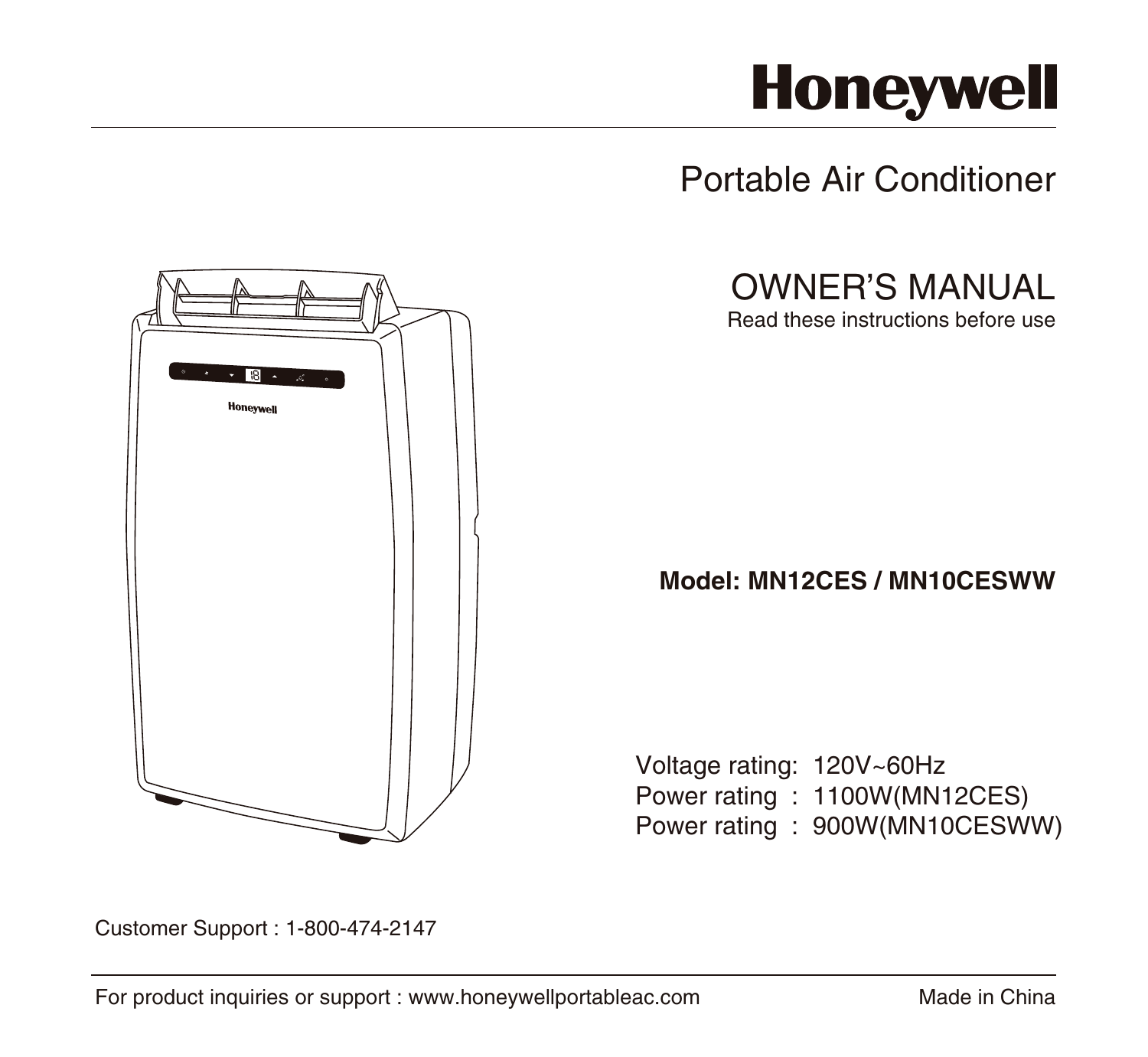Read all instructions carefully before setting up and operating the unit. Keep this instruction manual for future reference. This manual is designed to provide important information needed to setup, operate, maintain and troubleshoot your portable air conditioner. Failure to follow these instructions may void the warranty.

| <b>SECTION</b> | <b>PAGE</b> |
|----------------|-------------|
|                |             |
|                |             |
|                |             |
|                |             |
|                |             |
|                |             |
|                |             |
|                |             |
|                |             |
|                |             |
|                |             |
|                |             |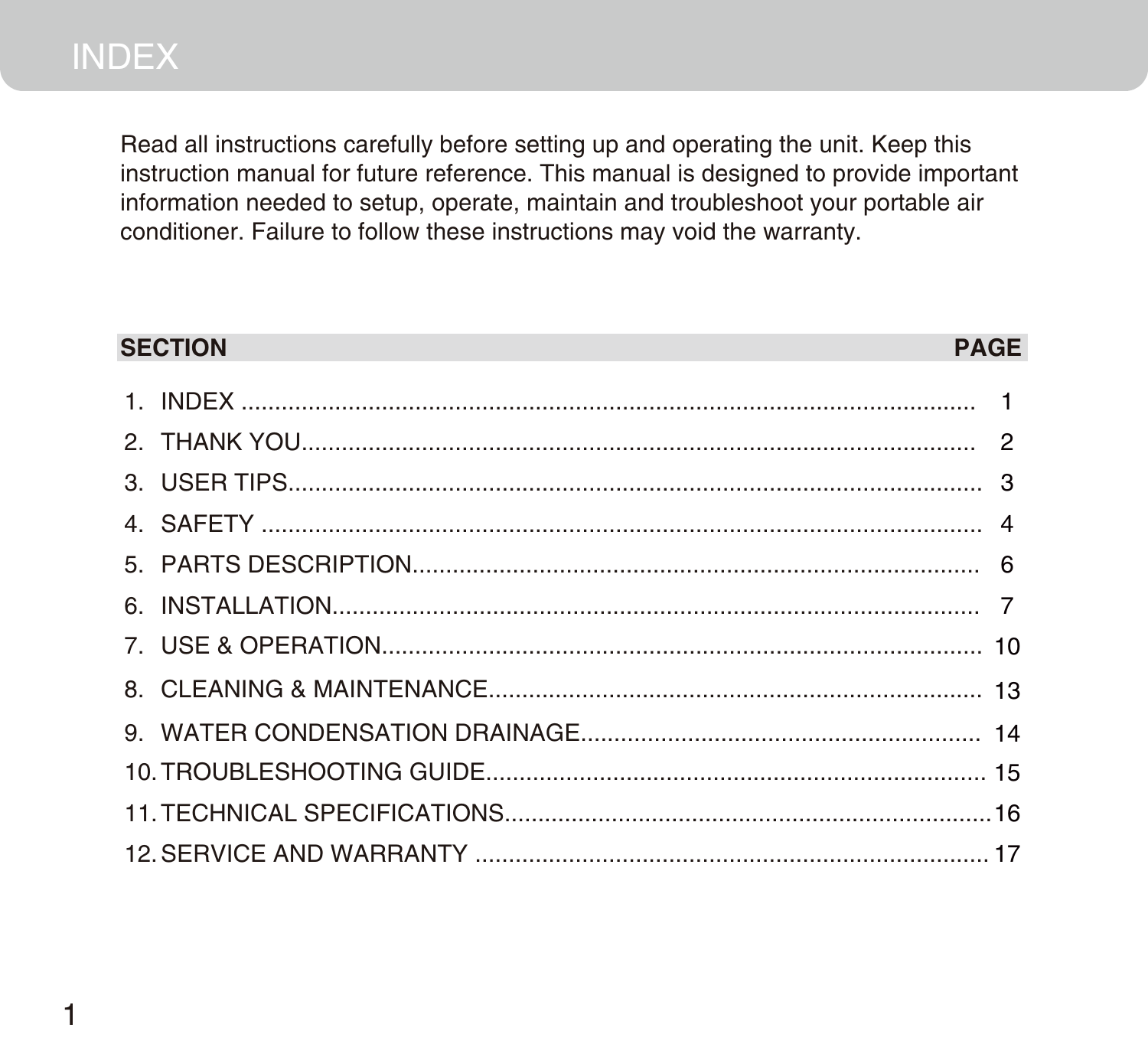Congratulations on your purchase of this versatile Honeywell Portable Air Conditioner. r.

Honeywell Portable Air Conditioners are ideal for spot cooling. The compressor, condenser and evaporator are housed in a compact unit. The air is filtered, dehumidified and cooled while a flexible air outlet hose sends heat outside. The air conditioner includes a window venting kit. No permanent installation is needed. The unit is easy to move from room to room and offers a truly flexible air conditioning solution.

Auto Evaporation System - The unit automatically evaporates the condensate through the air outlet hose. There is no need to empty the drainage tank except in very high humidity conditions.

Read and follow the instructions carefully.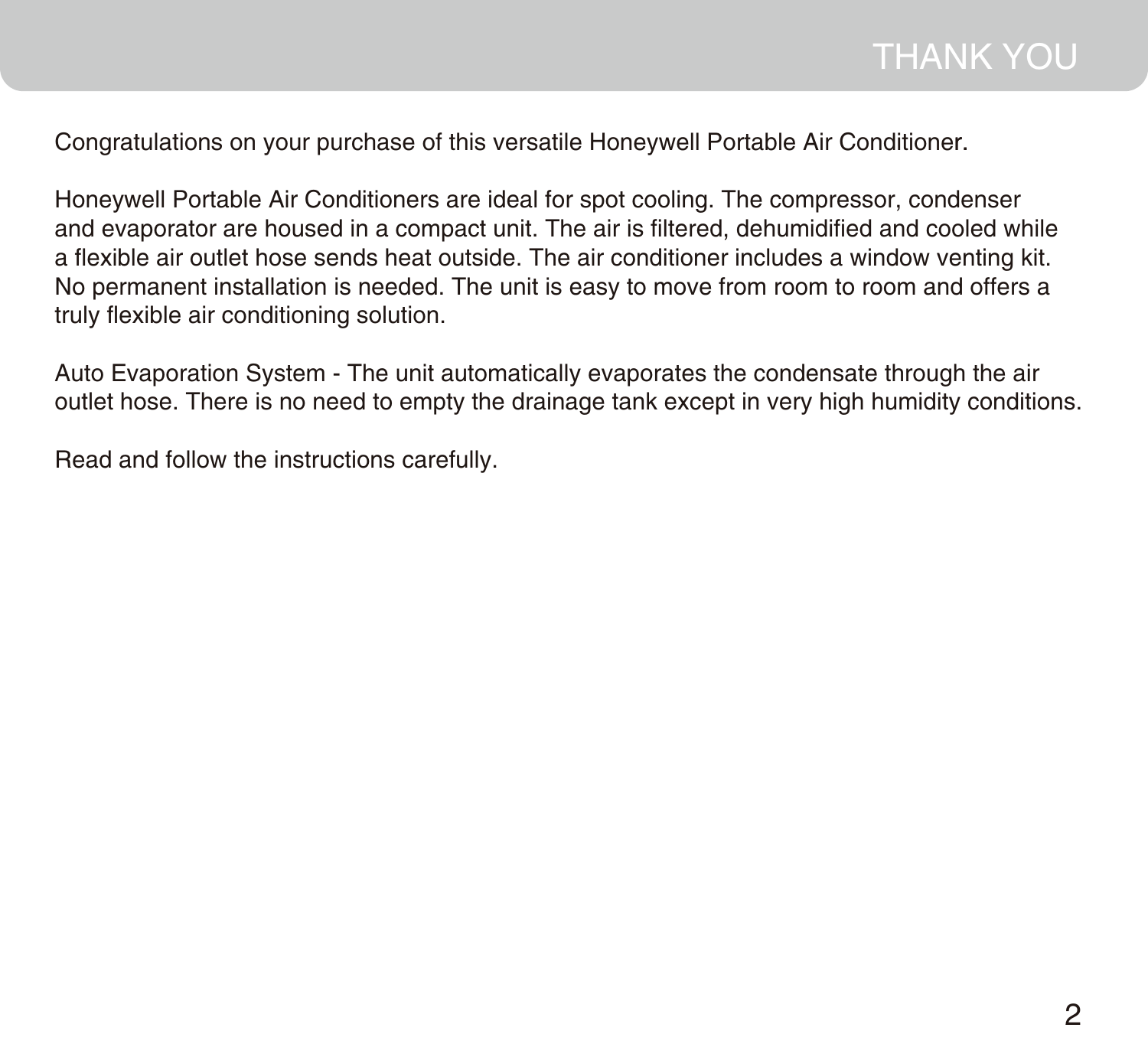# USER TIPS

To ensure optimal efficiency of the product, keep doors and windows closed when it is used as an air conditioner or dehumidifier.

If the product is being used with the fan function only, an open window could improve air circulation.



Cooling and Dehumidifying Operation Fan Operation



### **Important : Before installing the unit, place it UPRIGHT for 20 minutes before use to allow the refrigerant to stabilize.**

- Follow installation instructions to set up the unit.
- Plug the unit into a properly grounded circuit.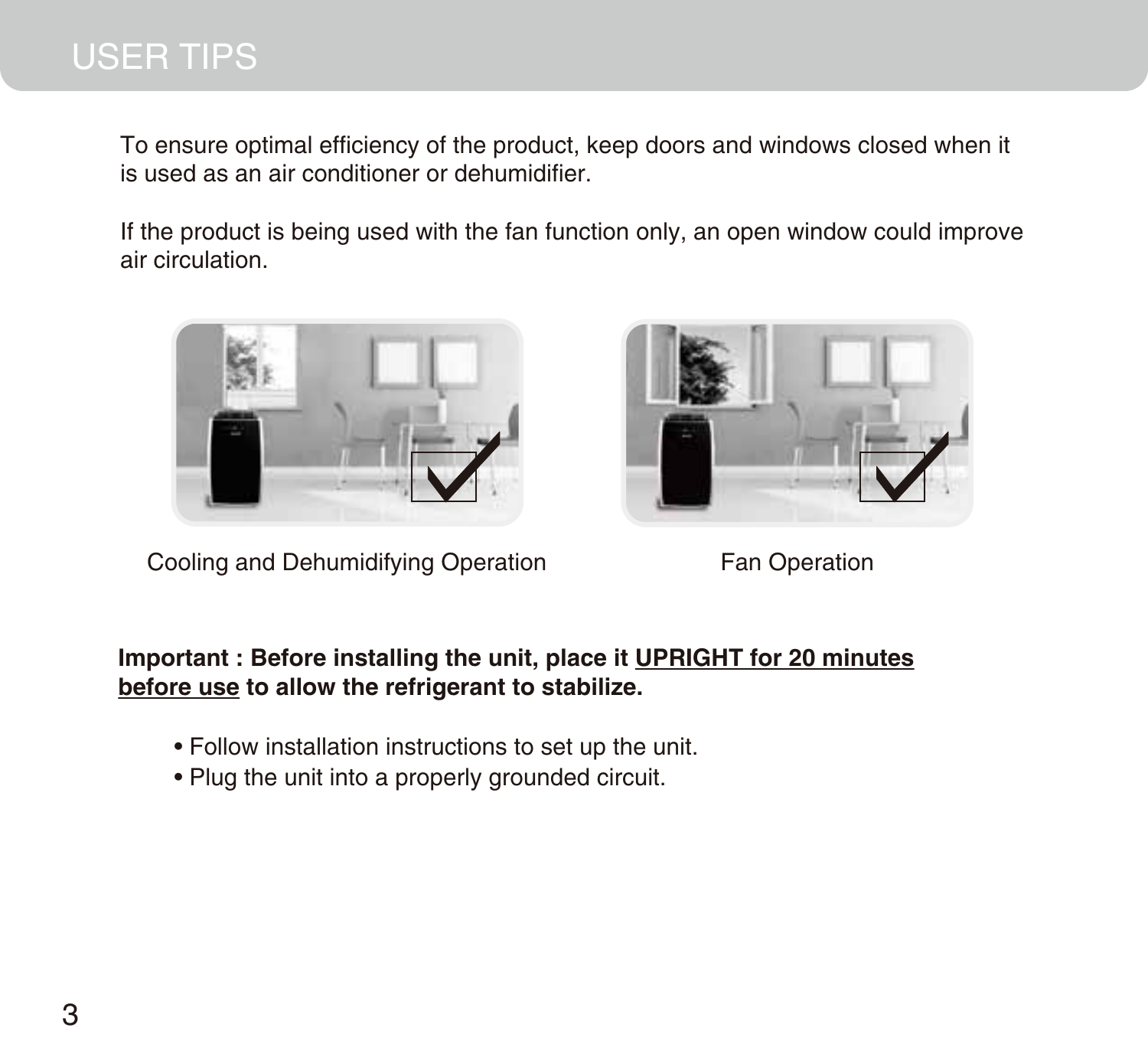# **SAFETY**

READ AND SAVE THESE INSTRUCTIONS Improper handling can cause serious damage to the appliance.



## **WARNING**

- 1. DO NOT operate the unit with a damaged plug or loose wall outlet. If the power cord is damaged, it must be replaced by the manufacturer or an authorized service agent.
- 2. DO NOT cover the air intake and exhaust when in use.
- 3. This appliance is not intended for use by children. Children should be supervised and should not play on or around the appliance.
- 4. DO NOT place objects on or sit on the unit.
- Always turn off and unplug the unit when cleaning or servicing. 5.
- 6. If service is needed contact an authorized service agent.
- 7. Unplug the unit when stored or not in use.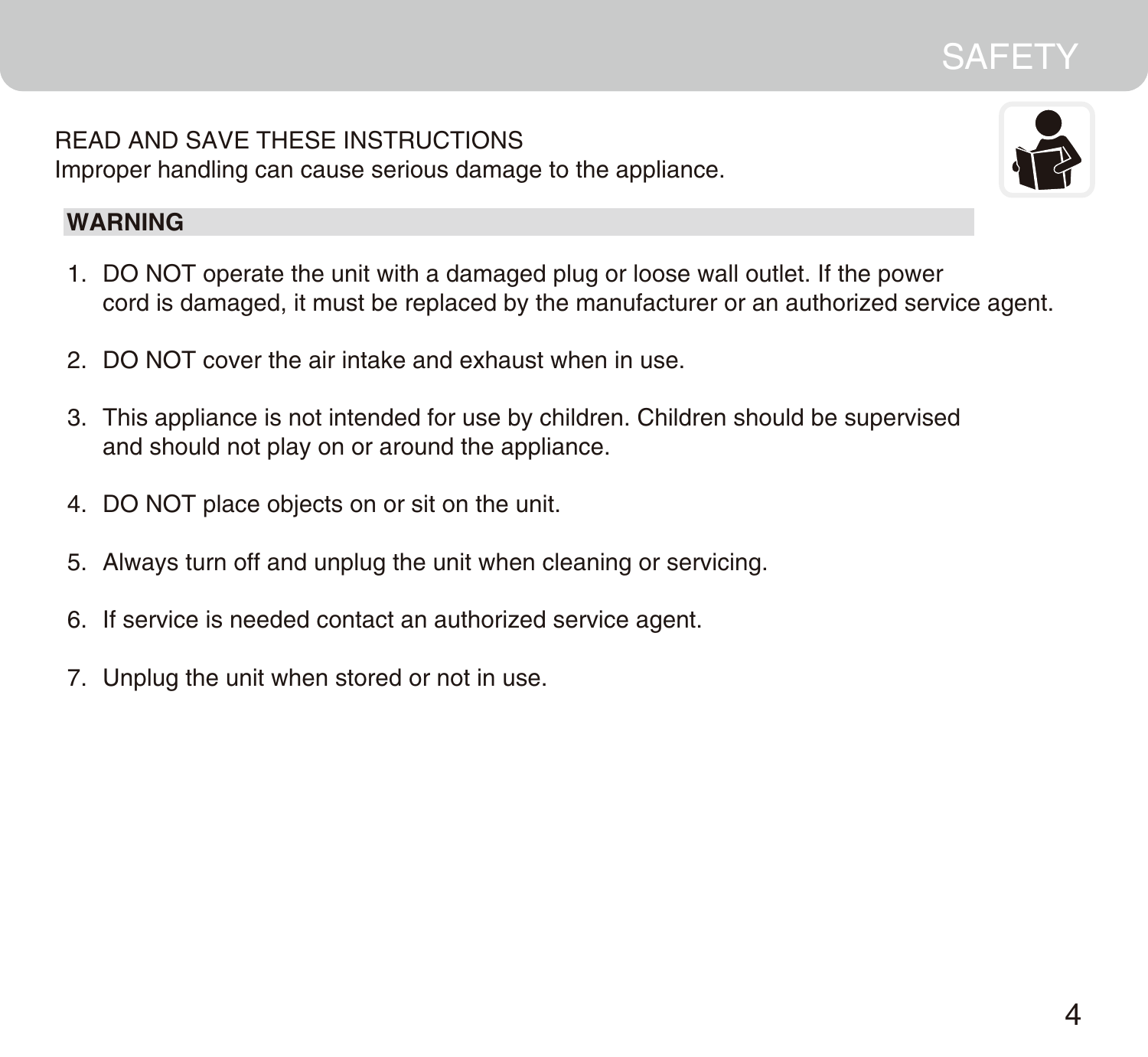# **SAFETY**

- DO NOT run the power cord under carpeting and rugs. 8.
- 9. Use caution to prevent tripping on cord.
- 10. DO NOT use in areas where gasoline, paint or other flammable goods are stored.
- 11. Basic safety precautions should always be followed when using electrical appliances.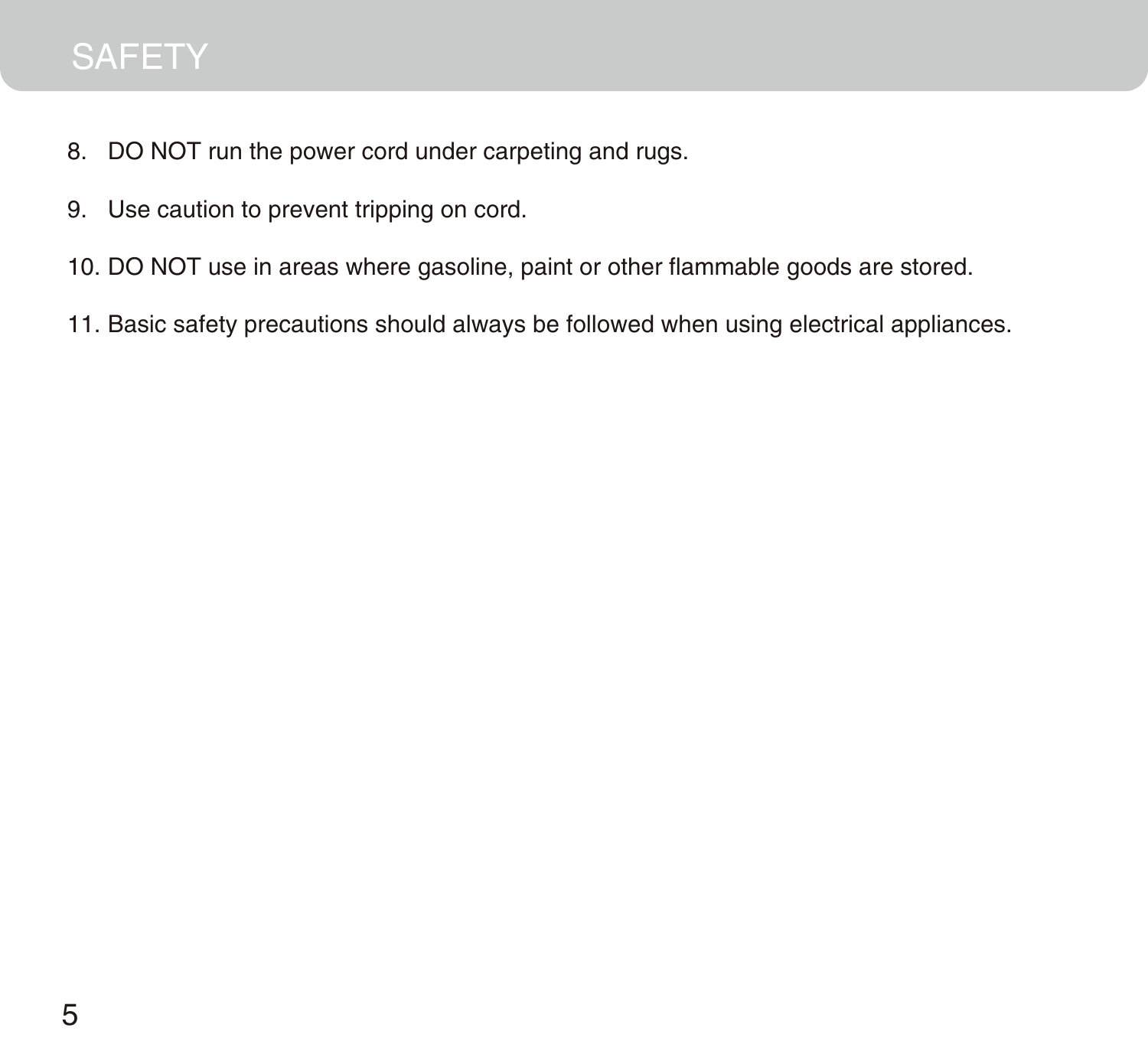# PARTS DESCRIPTION



- 1. Control Panel ( Incl. Signal Receptor)
- 2. Air Outlet
- 3. Handle
- 4. Casters
- 5. Drain Plug (De-humidifier mode)
- 6. Air Filter

# **Installation Kit :**

- 1. Window Bracket Kit............................. 1 Set
- 2. Window Bracket Panel Adapter.......... 1 Piece
- 3. Plastic Pin........................................... 2 Pieces
- 4. Hose Connector.................................. 1 Piece
- 5. Plastic Hose........................................ 1 Piece
- 7. Back Grill
- 8. Drain Plug (Air Conditioning Mode)
- 9. Power Supply Cord
- 10. Exhaust Hose Connector
- 11. Remote Control

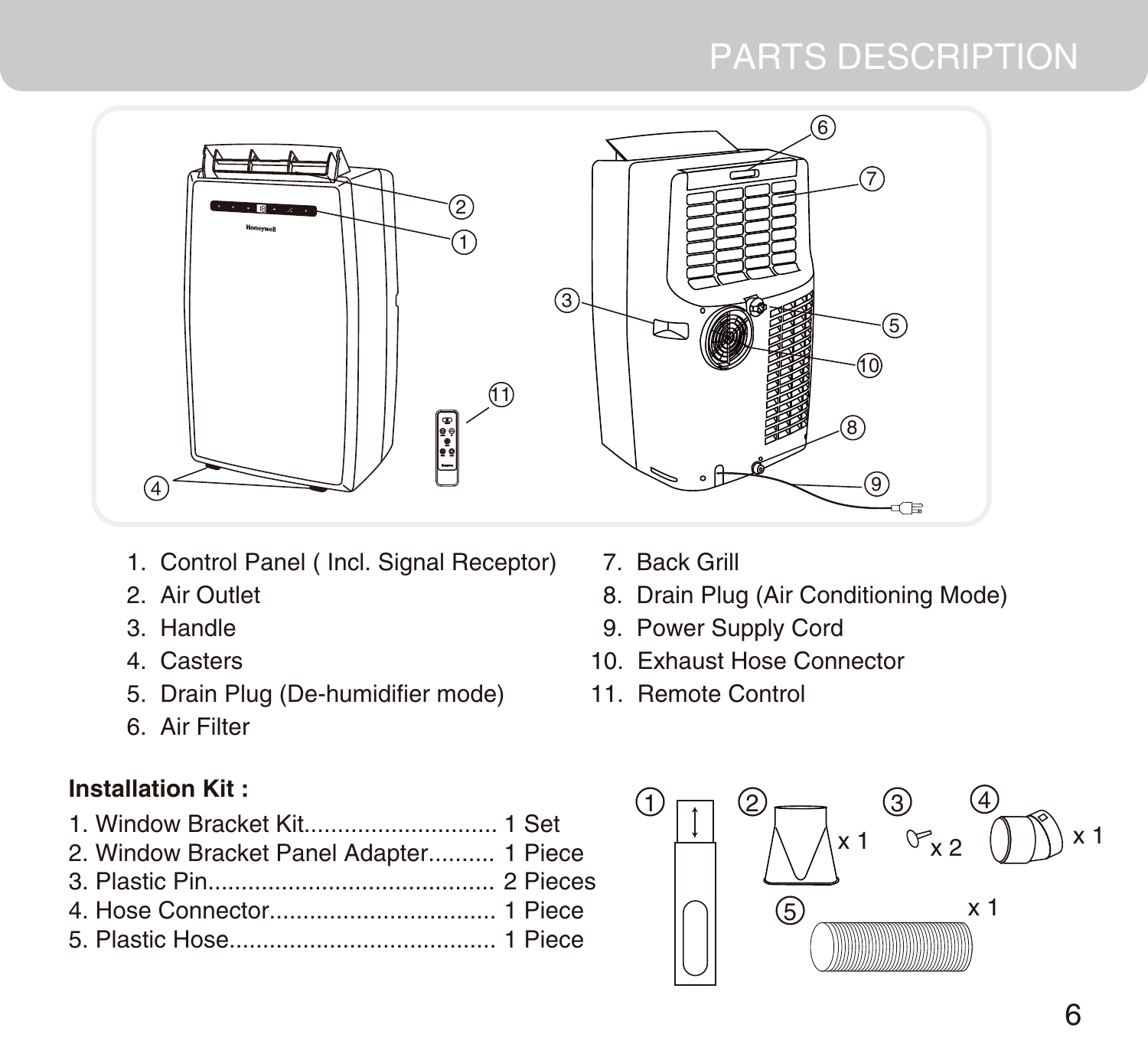# INSTALLATION

1) Install the plastic hose with window bracket adapter and hose connector on both sides. Ensure proper fit on both ends.



Adjust the window bracket as per width or height of your window and insert the plastic pins to fix at the desired position.  $(2)$ 



Note : Do not install the window bracket to your window. This step is required only to adjust it to the size of your window. The bracket should be removed from the window after the size is adjusted.

3 Connect the plastic hose to the hose connector on back of the unit. Push-in then rotate clockwise.

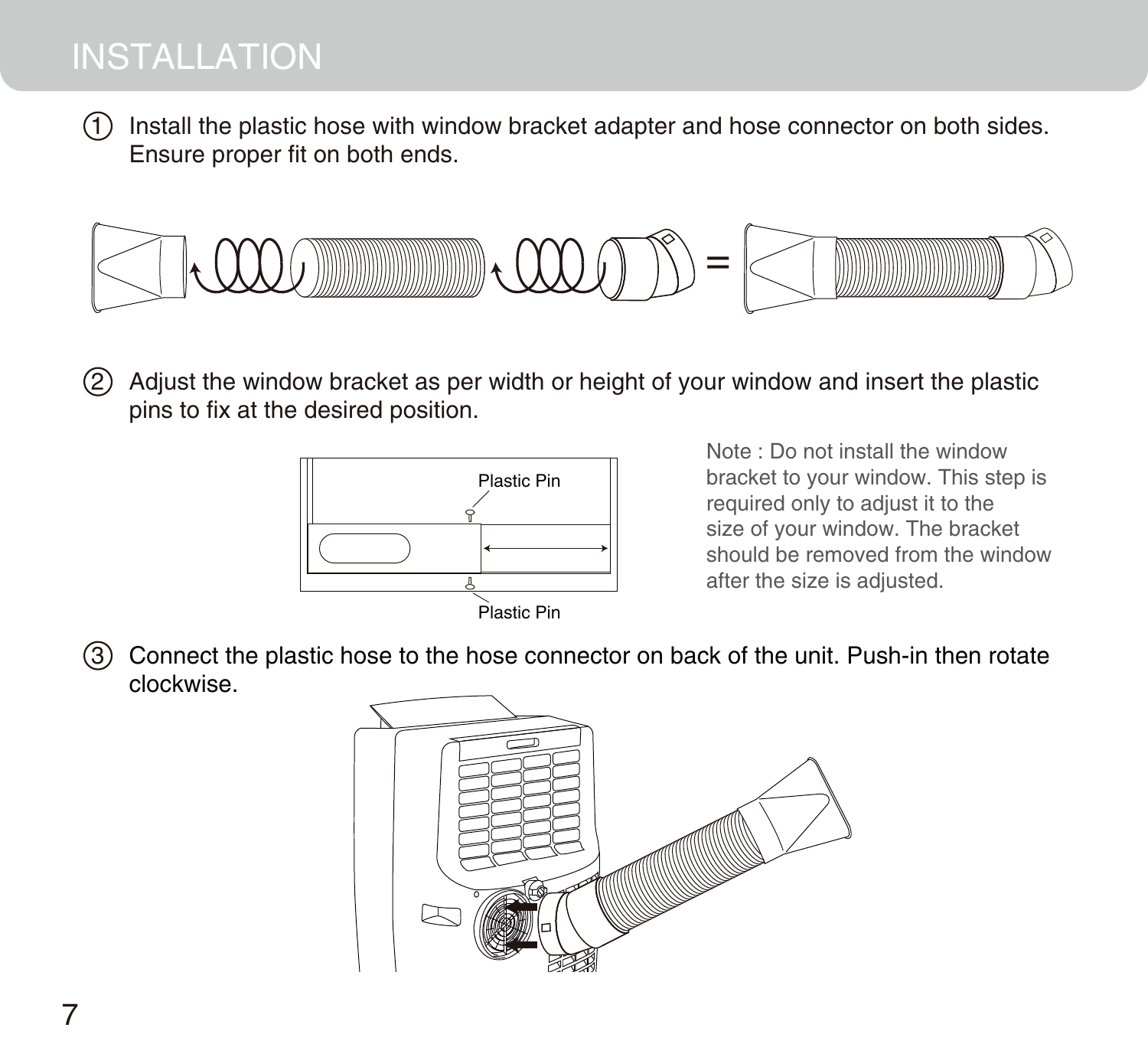Connect the window bracket to the opposite end of the plastic hose. Ensure that all connections are tight and installed properly.



Connect the window bracket to the window.



The Portable Air Conditioner is now ready to use.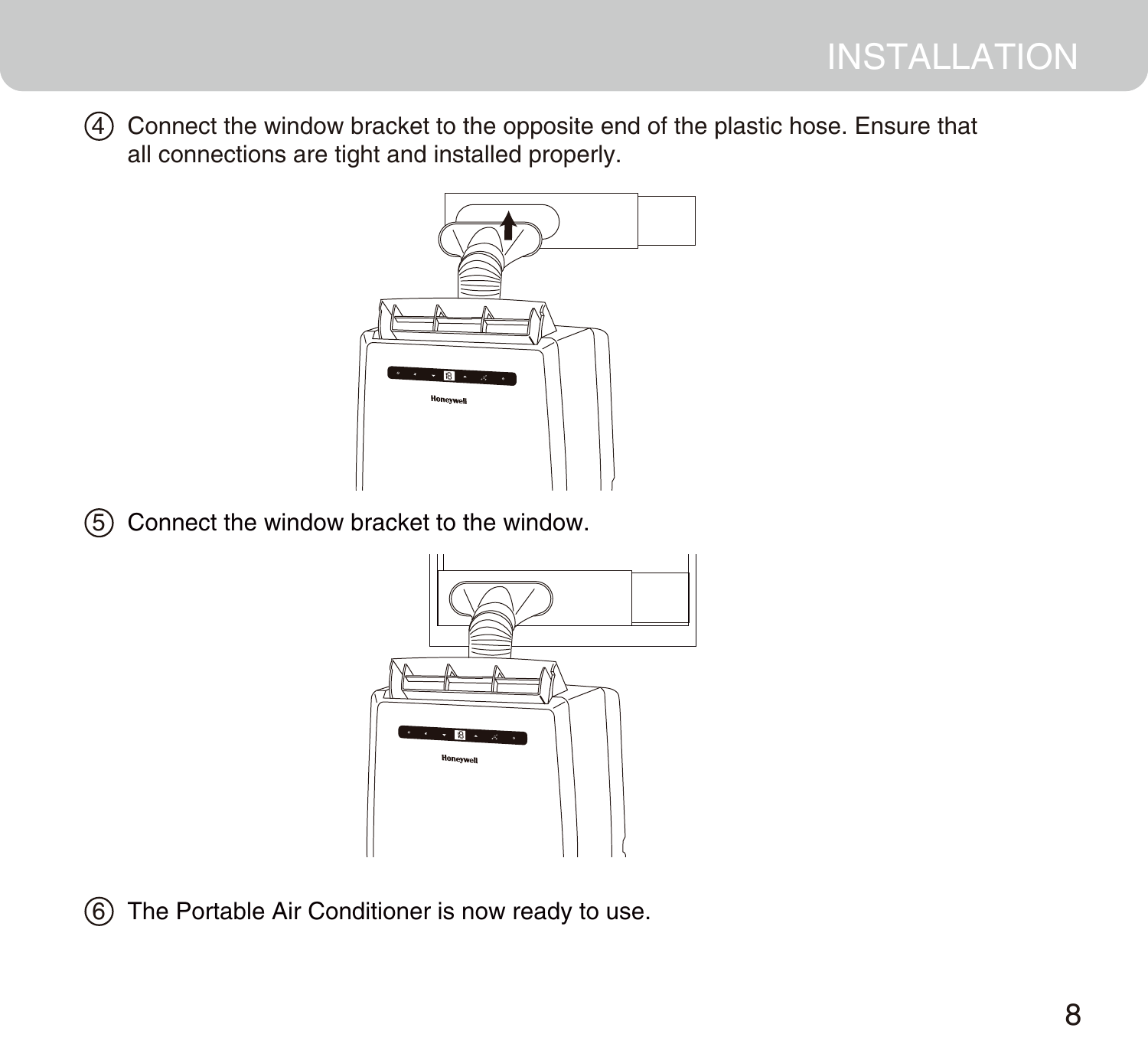# INSTALLATION

## **Note:**

- 1. The supplied exhaust hose can be extended from 12 inches (1 foot) to 47 inches (3.9 feet).
- 2. Do not bend (to the extent shown below) the exhaust hose. A bent hose will block exhaust air and cause the unit to malfunction or shut-off.



## **Warning:**

- The length of the exhaust hose is determined by the product specifications. Do not replace or lengthen it as this could cause the unit to malfunction.
- Make sure the back of the unit is at least 20 inches away from a wall. Do not place the unit in front of curtains or drapes as this could obstruct the airflow.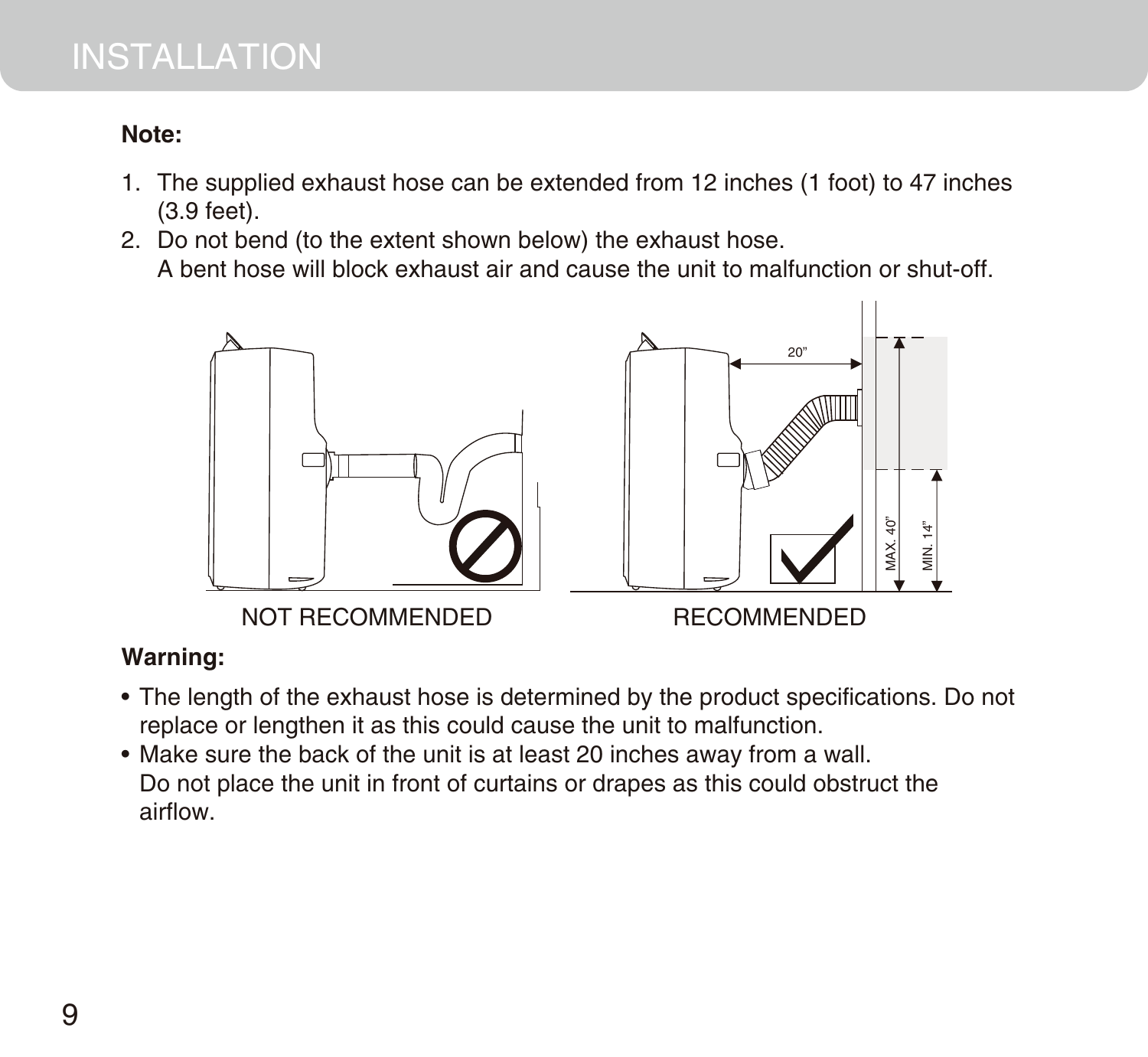# USE & OPERATION



#### **Power Control**

The Power Control turns the unit on and off.

#### **Mode Control**

3 settings: Cool, Dehumidify and Fan A light will indicate which setting is currently being used.

#### • Cooling Mode<sup>3</sup>

The unit works as an air conditioner. Adjust fan speed and air temperature to suit your desired comfort level. Temperature setting range is 61°F ~ 90°F

#### **• Dehumidifying Mode**

Air is dehumidified as it passes through the unit, without being in full cooling mode. If room temperature is higher than 77°F fan speed can be adjusted; otherwise fan speed is preset "LOW". **Note : If the unit will be used mainly as a dehumidifier, do not connect the exhaust hose and let the warm air return in the room. Continuous drainage is then necessary and more efficient (refer page 14, Continuous Water Drain [Dehumidifier Mode]).**

#### **• Fan Mode**

For air circulation without cooling.

#### **Fan Speed Control**

3 settings: High, Medium and Low.

#### **Timer Control Auto turn off:**

With machine in running mode, press timer button to select the number of hours you want the unit to run in air conditioning mode. **Auto turn on:**

With machine in stand by mode, press the timer button to select the number of hours until you want the unit to automatically start running.

#### **Temperature / Timer Set Controls**

- Used for adjusting the timer and thermostat.
- The default display is room temperature.
- In cooling mode, when " **▼** " or "**▲**" button is pressed, the set temperature is displayed and may be adjusted.

After 10 seconds the display will revert back to room temperature. Temperature is only adjustable in cool mode.

The time is adjustable between 1~24 hours.

#### **Note : By pressing both " ▼ " / "▲" set buttons at the same time, the display will toggle between Celsius and Fahrenheit.**

#### **Warning Light**

Condensed water may accumulate in the unit. If the internal tank becomes full, the Power Light will flash and the unit will not operate until the unit has been drained (refer page 14, Water Condensation Drainage).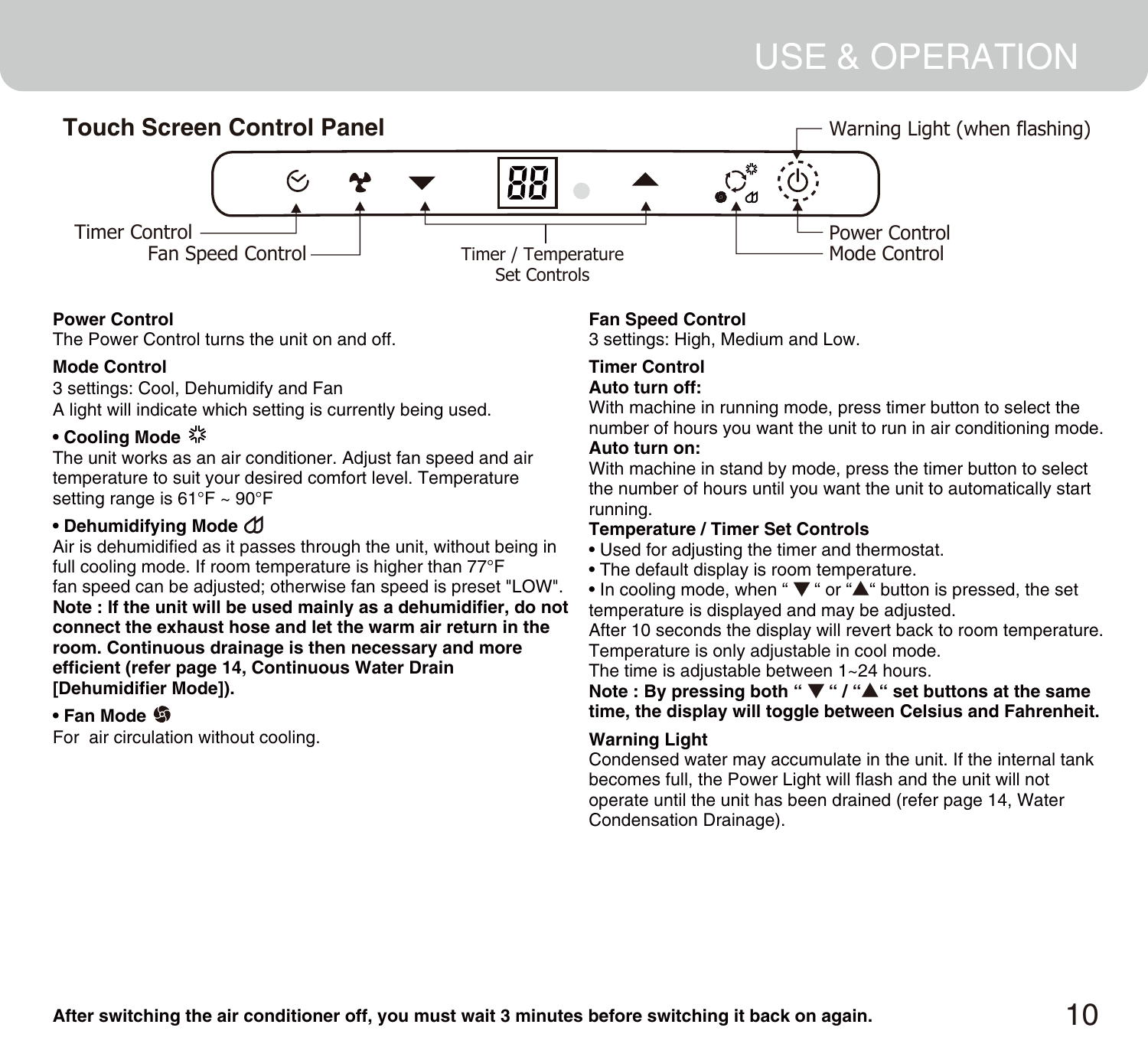# USE & OPERATION

### **Remote Control**

The functions work the same as the portable air conditioner's touch controls. All key functions can be accessed from the remote control.



### **Note :**

Do not place the remote control in direct sunlight.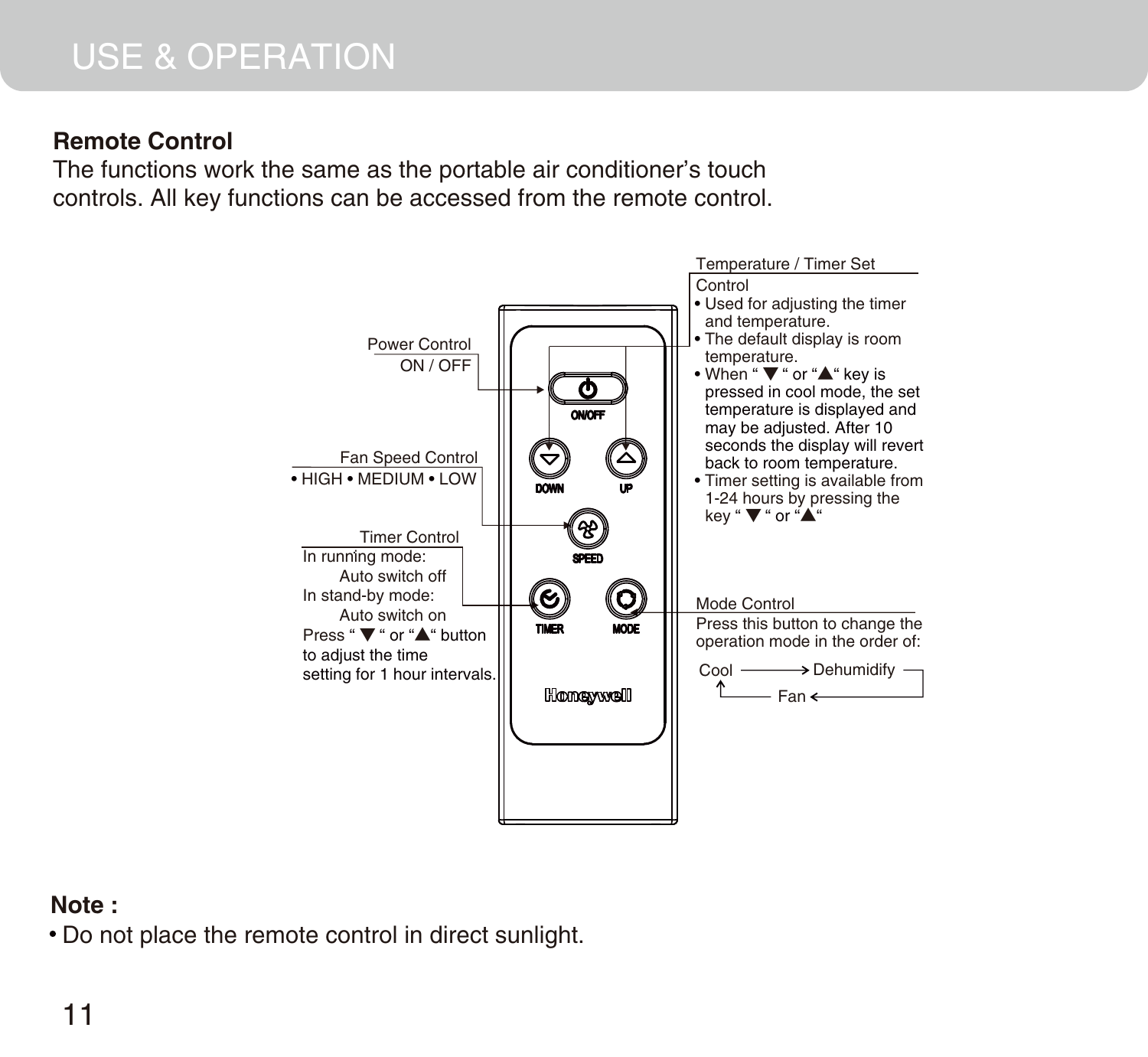Battery Installation: Remove the cover on the back of the remote control and insert two AAA batteries with "+" and "-" pointing in the proper direction.



# **Caution**

- Use only two AAA or IEC R03 1.5V batteries.
- Remove the batteries if the remote control is not in use for a month or longer.
- All batteries should be replaced at the same time, do not mix with old batteries.
- Properly dispose of used batteries.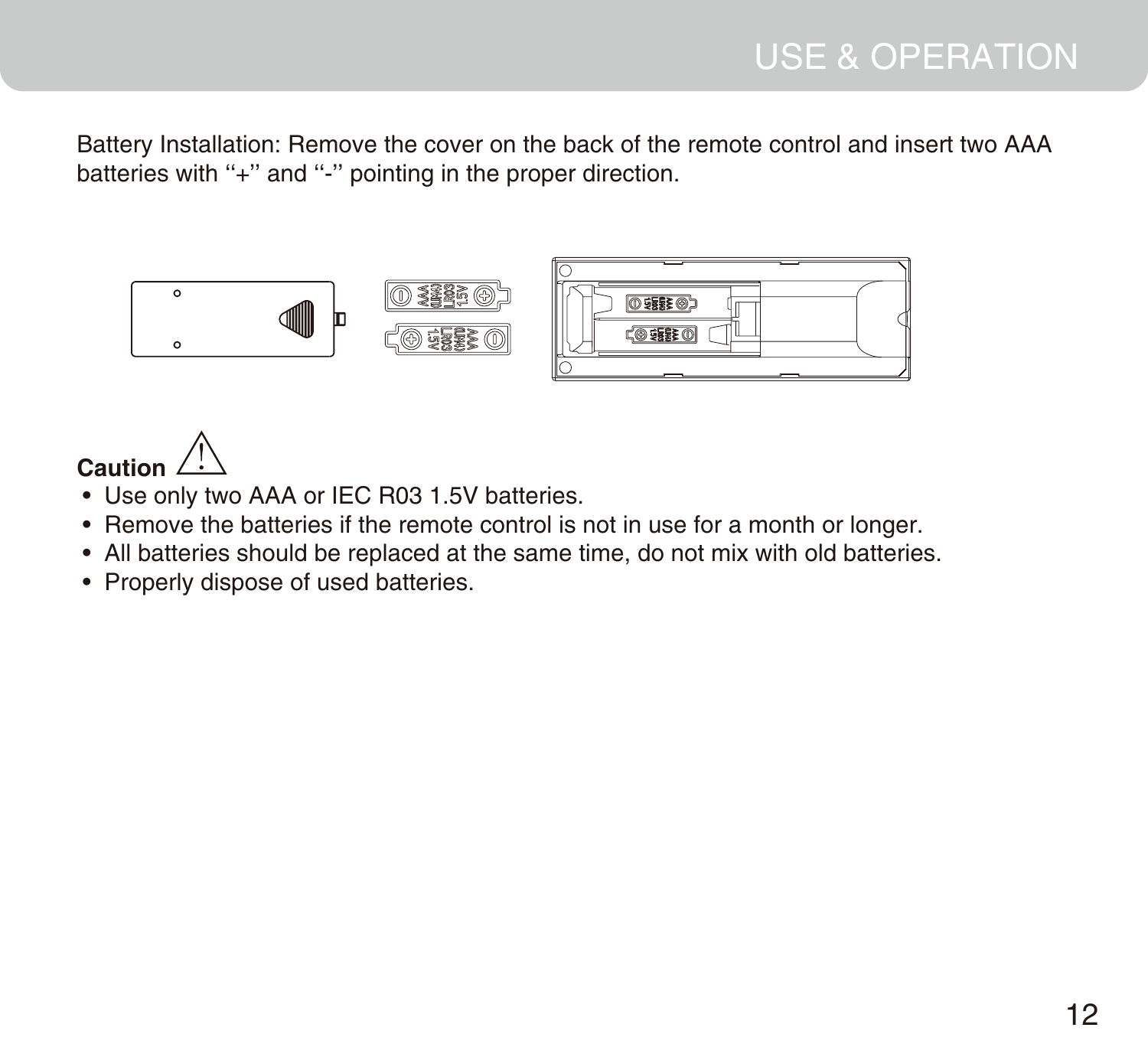## **Appliance Maintenance:**

- 1. Turn off the appliance before disconnecting the power supply.
- 2. Always clean the appliance with a soft dry cloth.

### **Air Filter Maintenance:**

The air filter should be cleaned every two weeks. Clean it as follows:

- 1. Turn off the appliance and remove the air filter. (refer page 5, #6)
- 2. Rinse it in lukewarm water. After cleaning, dry in a shaded and cool place, then reinstall.

### **Maintenance After Use:**

- 1. If the appliance will not be used for a long time, be sure to drain the left-over water condensation.
- 2. Remove the water drain cap (refer page 14) and use a shallow pan to collect the water.
- To dry excess moisture, run the unit in fan mode for 30 minutes before storing. 3.
- Clean and reinstall air filter. 4.
- 5. Remove air hose and window bracket and store with the portable air conditioner.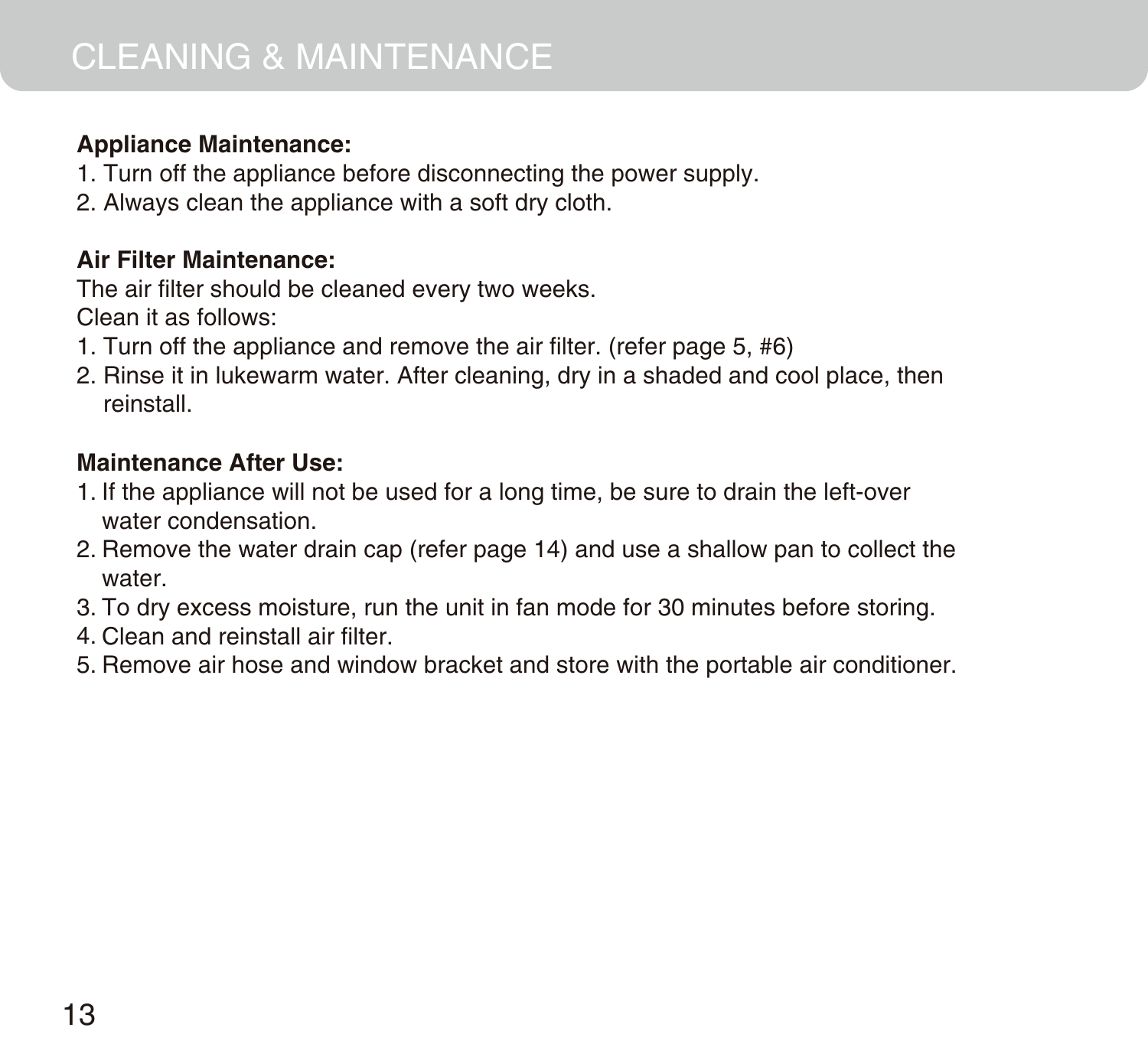# Water Condensation Drainage

When there is excess water condensation inside the unit, the air conditioner stops running and shows a warning light (refer page 10). This warning light indicates that the water condensation needs to be drained using the following procedures:

### Air Conditioning Mode

Water may need to be drained in high humidity areas

- Unplug the unit from power source.
- Remove the drain plug and place a shallow pan under the drain plug. See diagram.
- Water will drain out and collect in the shallow pan.
- After the water is drained, replace the cap firmly.
- You can now turn on the unit. •

### Dehumidifier Mode

- Unplug the unit from power source.
- Remove the drain plug.
- Connect the drain connector to a 34" hose(not included). See diagram.
- Drain the water condensation into a bucket or a floor drain.
- After the water is drained, replace the cap firmly
- You can now turn on the unit. •



Water Drain Pipe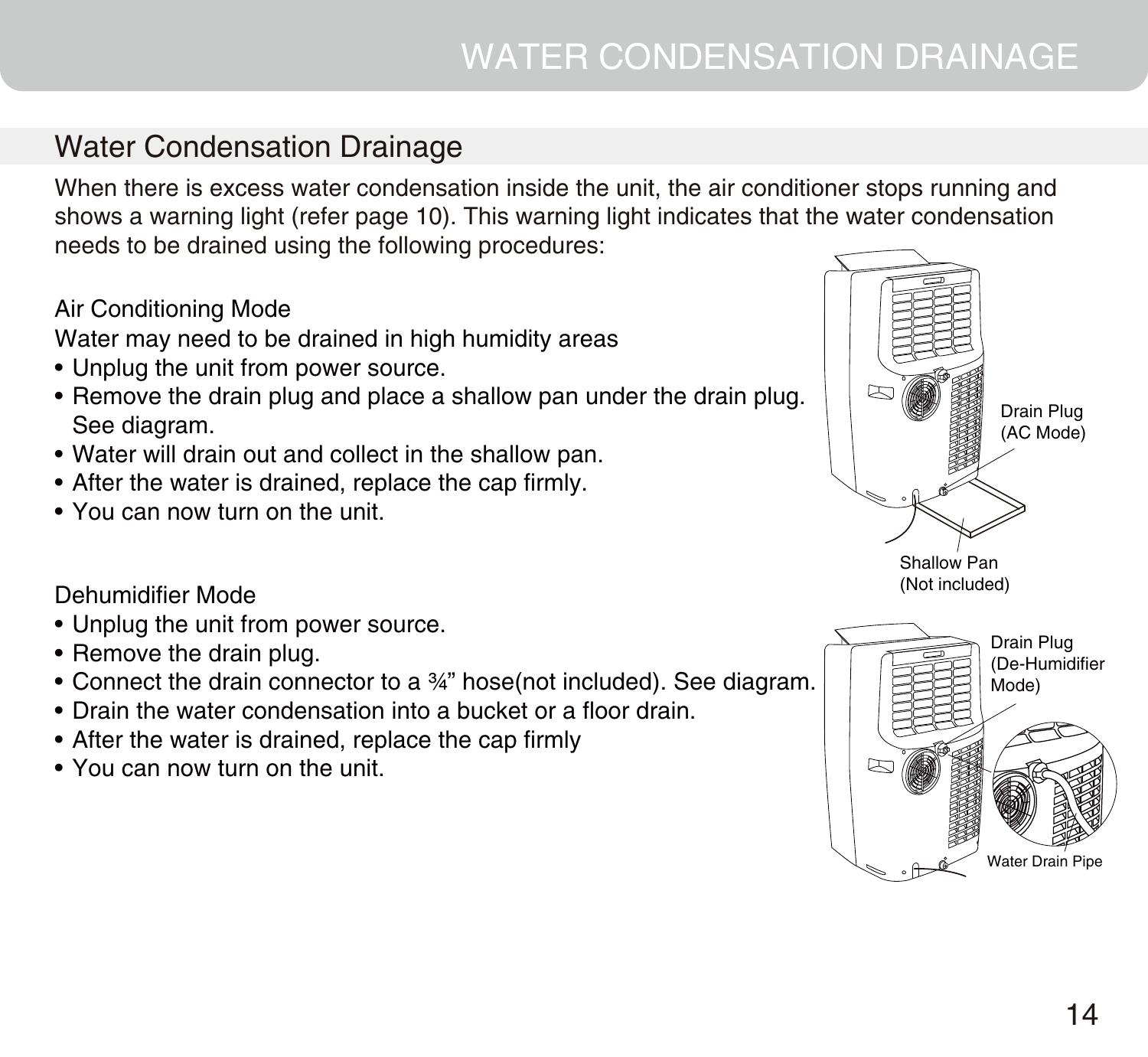The following troubleshooting guide addresses the most common problems. If problems persist, call customer service. Unplug and disconnect the appliance from the power source before attempting to troubleshoot.

| <b>Problem</b>                                          | <b>Possible Cause</b>                                                                                                                                                    | <b>Solution</b>                                                                                                                                                                                                        |
|---------------------------------------------------------|--------------------------------------------------------------------------------------------------------------------------------------------------------------------------|------------------------------------------------------------------------------------------------------------------------------------------------------------------------------------------------------------------------|
| The air conditioning<br>unit does not start             | • No electricity.<br>• Batteries in the remote control need<br>to be replaced.<br>• The power cord is not properly<br>plugged in.<br>• The safety GFI plug has tripped.  | • Check for power.<br>• Change remote control batteries.<br>• Remove and reconnect the power<br>cord.<br>• Reset the safety GFI plug, if<br>problem persists contact our<br>customer support.                          |
| Runs a short while<br>only                              | • The thermostat temperature setting<br>is too close to room temperature.<br>• Air outlet is blocked.<br>• There are tight bends in the air<br>exhaust hose.             | • Lower the set temperature.<br>• Make sure the exhaust hose is<br>properly connected.<br>• Connect exhaust hose as per<br>instructions on page 9.                                                                     |
| Runs but no cooling                                     | • A door or window is open.<br>• The air filter is dirty.<br>• The exhaust hose is detached.<br>• Temperature setting is too high.<br>• Air outlet or intake is blocked. | • Make sure the window or door<br>is closed.<br>• Clean the air filter<br>• Reinstall exhaust hose properly<br>(Refer page 9, Installation)<br>• Reduce temperature setting on<br>control panel.<br>• Remove blockage. |
| Will not run and<br>water full indicator<br>light is ON | • Excess water condensation inside<br>the tank.                                                                                                                          | • Drain the water through the drain<br>plug (Refer page 14, Water<br>Condensation Drainage).                                                                                                                           |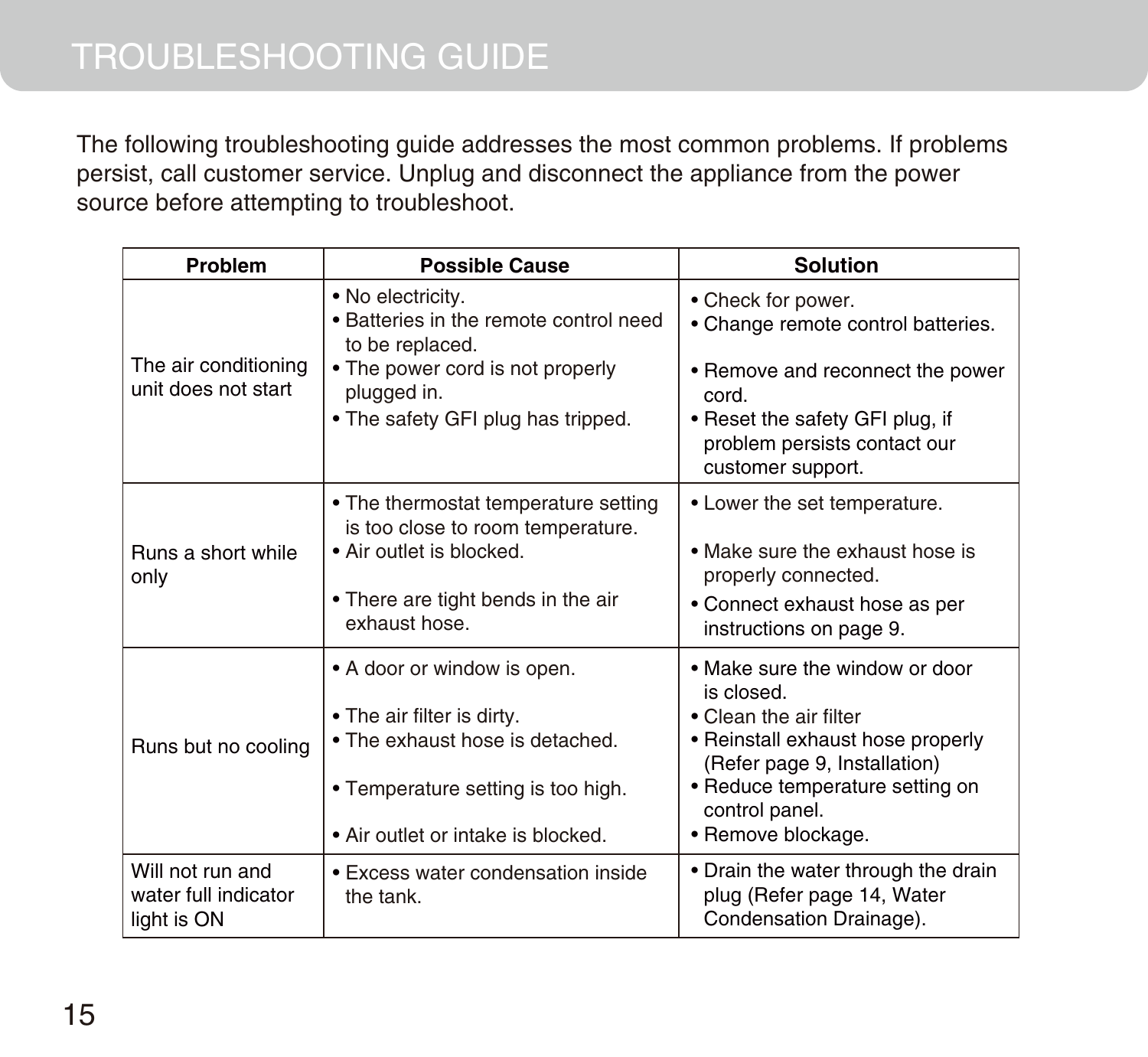| <b>Description of Product</b>             | <b>Portable Air Conditioner</b> | <b>Portable Air Conditioner</b> |
|-------------------------------------------|---------------------------------|---------------------------------|
| Model                                     | MN <sub>12</sub> CES            | MN10CESWW                       |
| Voltage/Frequency                         | 120 V~ 60 Hz                    | $120 V - 60 H$                  |
| Power Consumption                         | 1100W                           | 900W                            |
| Cooling capacity                          | 12000 BTU                       | 10000 BTU                       |
| Dehumidifying capacity                    | 70 pints/24 hours               | 68 pints/24 hours               |
| <b>Refrigerant Type</b>                   | <b>R-410A</b>                   | <b>R-410A</b>                   |
| Timer                                     | 24 hour (ON / OFF)              | 24 hour (ON / OFF)              |
| Dimensions $(W)$ x $(D)$ x $(H)$ (inches) | 15.2 X 18.1 X 29.3 inches       | 15.2 X 18.1 X 29.3 inches       |
| Weight (Kg)                               | 68.3 lbs (31 Kg)                | 63.9 lbs (29 Kg)                |

Electrical products should be properly disposed.

Please recycle where facilities exist. Check with your local authority or retailer for recycling.

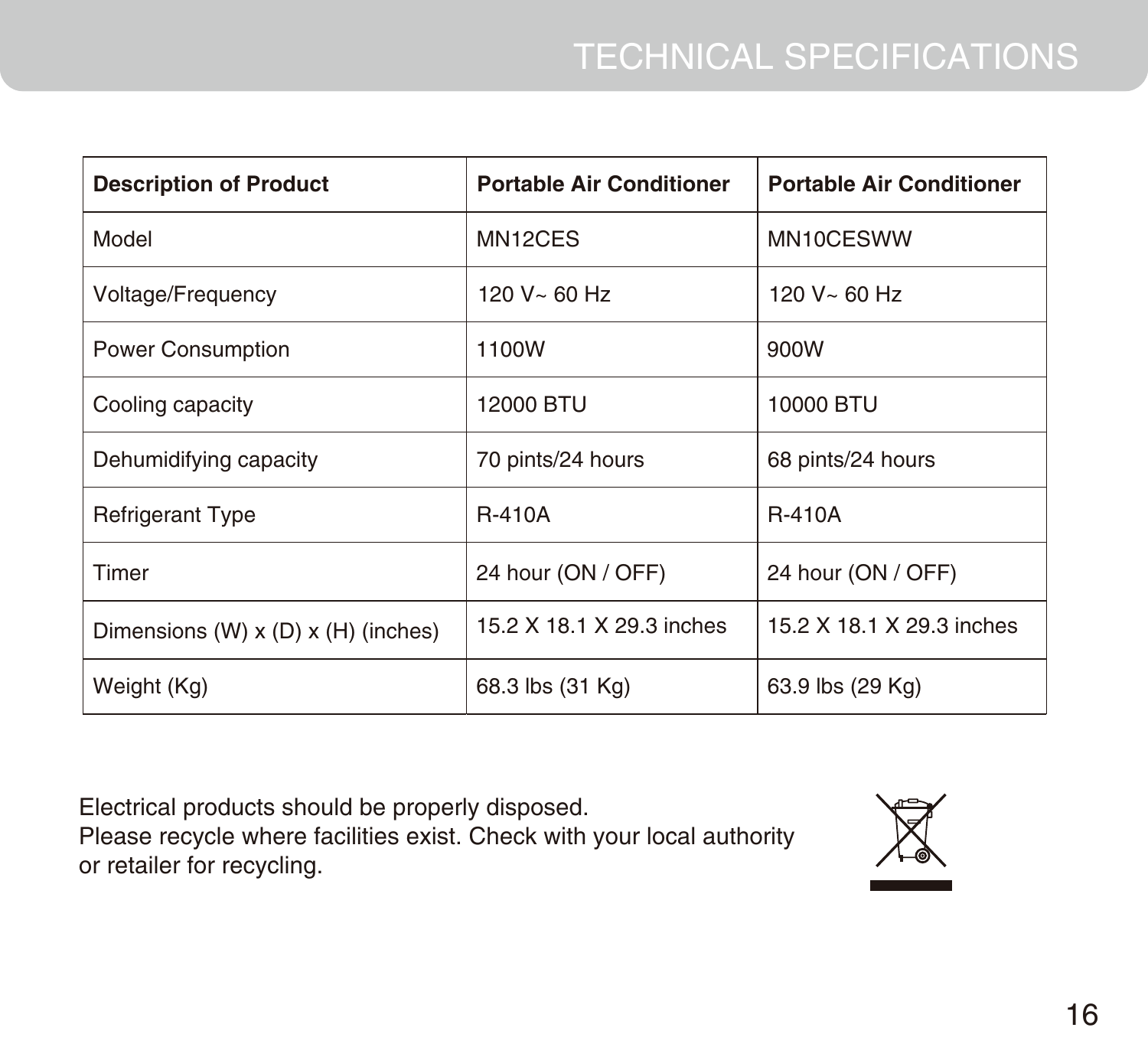# **5-YEAR LIMITED WARRANTY**

1 year parts and labor, 5 years on all parts of the sealed system, consisting of the compressor, evaporator, condenser and factory connected refrigerant tubing.

A. This warranty does not apply to any damage resulting from abusive, unreasonable use or damage. Defects that are the result of normal wear and tear will not be considered manufacturing defects under this warranty.

JMA NORTH AMERICA LLC. IS NOT LIABLE FOR INCIDENTAL OR CONSEQUENTIAL DAMAGES OF ANY NATURE. ANY IMPLIED WARRANTY OF MERCHANTABILITY OR FITNESS FOR A PARTICULAR PURPOSE ON THIS PRODUCT IS LIMITED IN DURATION TO THE DURATION OF THIS WARRANTY.

Some jurisdictions do not allow the exclusion or limitation of incidental or consequential damages or limitations on how long an applied warranty lasts, so the above limitations or exclusions may not apply to you. This warranty gives you specific legal rights, and you also may have other rights which vary from jurisdiction to jurisdiction. This warranty applies only to the original purchaser of this product from the original date of purchase.

- B. At its option, JMA NORTH AMERICA LLC. will repair or replace this product if it is found to be detective in material or workmanship.
- C. This warranty does not cover damage resulting from any unauthorized attempts to repair or from any use not in accordance with the instruction manual.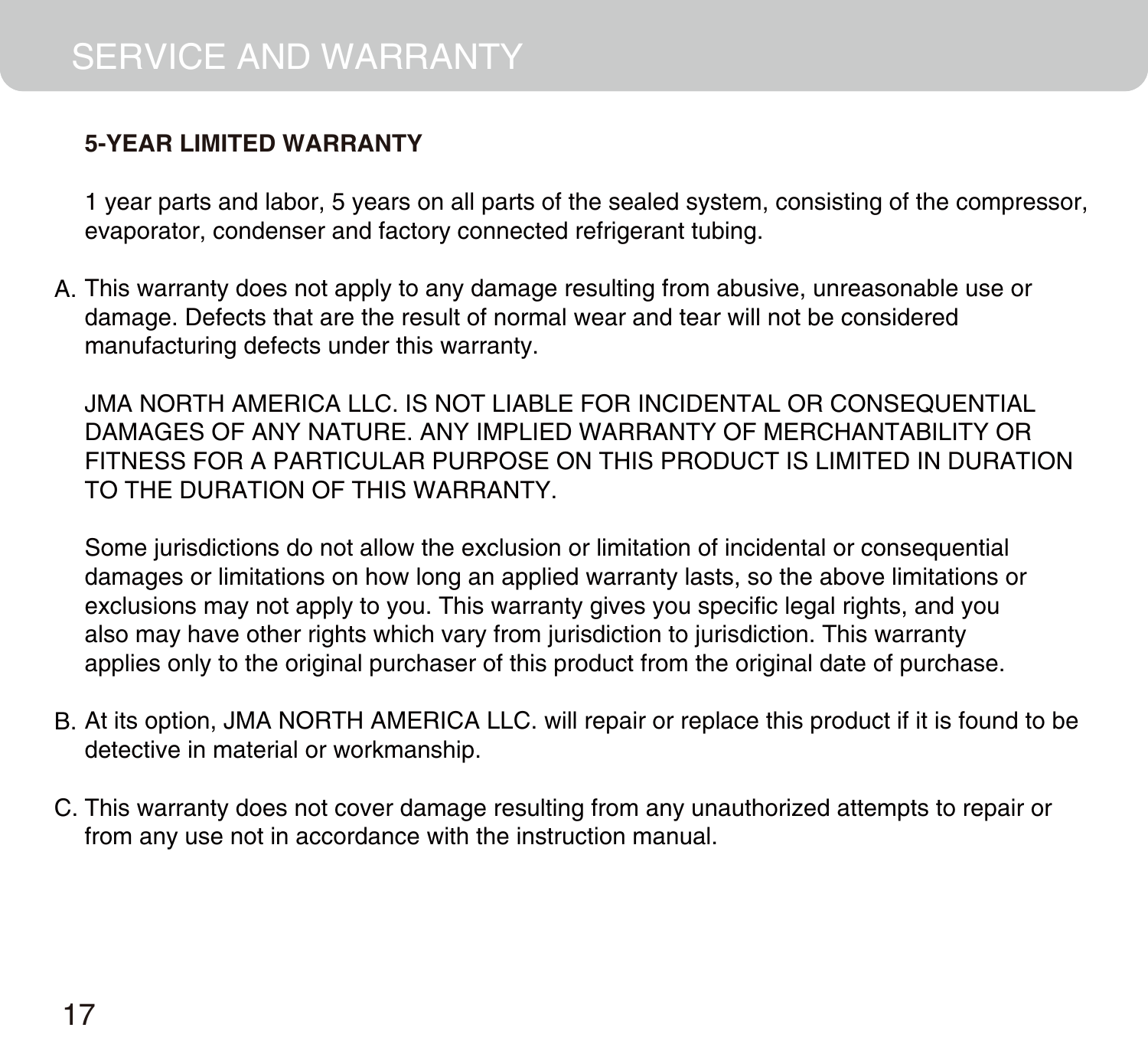Please read the Instruction Manual carefully before setting up or using this product. If you D.believe this product to be suffering from a manufacturing fault, or if you have inquiries about this product, please contact our Customer Support:

CUSTOMER SUPPORT. JMA North America LLC. Ramsey, New Jersey 07446 Phone : 1-800-474-2147 Email : info@jmana.us

When contacting our Customer Support, please have the information below along with the proof of purchase. All warranty requests must be accompanied by a proof of purchase, which is a copy of the original receipt.

| Model          |  |
|----------------|--|
|                |  |
| Purchased from |  |